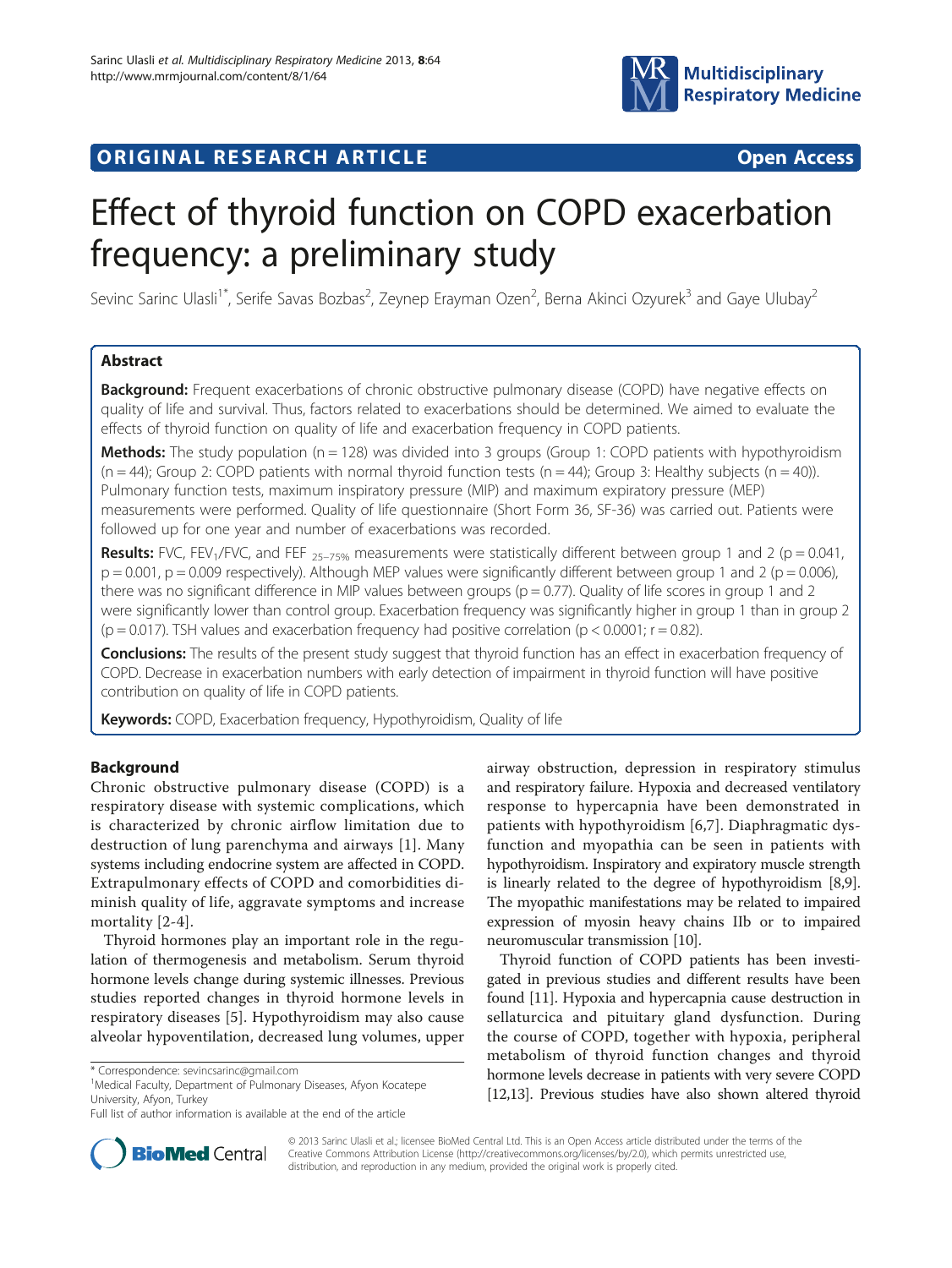function during COPD exacerbations [[14\]](#page-5-0). To the best of our knowledge the effects of thyroid function on acute exacerbations frequency in COPD patients have not been investigated so far.

We hypothesized that impaired thyroid function may contribute to the impaired quality of life and increase exacerbation frequency in COPD patients. Thus we aimed to investigate quality of life in COPD patients with and without hypothyroidism and to determine a relationship between acute exacerbations frequency and thyroid function.

## Methods

A prospective case control study was conducted in COPD patients. Institutional review board of our university approved the protocol and informed consent form was signed by each participant.

## Study population

COPD patients who have been regularly followed up at outpatient clinics of Pulmonary Diseases Department of Baskent University Faculty of Medicine in Ankara, Turkey, between August 2009 and December 2010 were recruited to the study. Medical history, physical examination, pulmonary function tests (PFTs), chest X-rays; thyroid function test results of all patients were recorded in order to establish the diagnosis of COPD and hypothyroidism.

Diagnosis of COPD was based on current Global Initiative for Chronic Obstructive Lung Disease (GOLD) guidelines [\[1](#page-5-0)]. All COPD patients were ex-smokers and stable at the time of the enrollment in the study. Patients with mild, moderate and severe obstruction were recruited to the study.

COPD patients with impaired thyroid function test results were examined in the department of endocrinology. Further diagnostic investigation was performed if needed in patients with hypothyroidism to reach an accurate diagnosis.

Patient groups (COPD patients with and without hypothyroidism) were composed of patients with similar age, gender and degree of airflow obstruction. The number of patients with severe airflow obstruction was the same in each group. Patients with severe obstruction received additional inhaled corticosteroid treatment.

Patients during acute exacerbation of COPD, and who received systemic corticosteroids, medications containing iodine, amiadorone and/or contrast material within prior two months, those who could not perform the pulmonary function tests, those with thyroid surgery, other endocrine diseases (including diabetes mellitus), neuromuscular and cardiovascular diseases, symptoms of any infections or using anti-inflammatory medications, and patients with hypoxemia were excluded from the study.

Age and gender matched control subjects were selected from healthy subjects with normal thyroid function and without any systemic diseases and smoking history.

We divided study population  $(n = 128)$  into three groups (Group 1: COPD patients with hypothyroidism  $(n = 44)$ , Group 2: COPD patients with normal thyroid functions  $(n = 44)$ , Group 3: Healthy subjects  $(n = 40)$ ).

## Thyroid function tests

Venous blood samples were collected into blood collection tubes with red cap at 8 a.m. following an overnight fast. Thyroid stimulating hormone (TSH) (normal range: 0.35–4.0 mIU/L), free triiodothyronine (FT3) (normal range: 2.3–6.7 pmol/L) and free tetraiodothyronine (FT4) (normal range: 10.2–24.4 pmol/L) were measured with using electrochemiluminescence immunoassay (E170, Mannheim, Germany). Patients with elevated serum TSH levels (higher values than 4.0 mIU/ml) and a low serum FT4 concentration were diagnosed as primary hypothyroidism, whereas patients with normal FT4 concentration in the presence of an elevated TSH concentration were diagnosed as subclinical hypothyroidism. Patients with secondary (central) hypothyroidism had a low serum FT4 concentration and a serum TSH concentration that was not appropriately elevated. 32 COPD patients with primary hypothyroidism, 4 COPD patients with secondary hypothyroidism, and 8 COPD patients with subclinic hypothyroidism were included in the study.

## Pulmonary function tests

Pulmonary function tests were performed with a clinical spirometer (SensorMedicsVmax spectra 229, Bilthoven, The Netherlands). Maximal expiratory flow maneuver was performed by patients and control subjects. Forced expiratory volume in 1 second  $(FEV_1)$  and forced vital capacity (FVC) values were obtained and  $FEV<sub>1</sub>/FVC$  was calculated. Standard PFTs including spirometry and lung volumes were evaluated according to the previously described guidelines [[15](#page-5-0)]. Patients with post-bronchodilator  $FEV<sub>1</sub>/FVC < 70%$ , and irreversible airflow obstruction were recruited to the study [[16\]](#page-5-0). Post-bronchodilator  $FEV<sub>1</sub>$ values were used to define disease stage according to the GOLD severity classification [[1\]](#page-5-0).

## Evaluation of respiratory muscle strength

Respiratory muscle strength was assessed by measuring the maximal inspiratory pressure (MIP) reflecting the strength of the diaphragm and other inspiratory muscles, and the maximal expiratory pressure (MEP) reflecting the strength of the abdominal muscles and other expiratory muscles [[17](#page-5-0)]. A hand-held Micro RPM (respiratory pressure meter) was used to measure respiratory muscle strength [\[18\]](#page-6-0). The technician explained the procedure before the test and demonstrated the correct manoeuvre.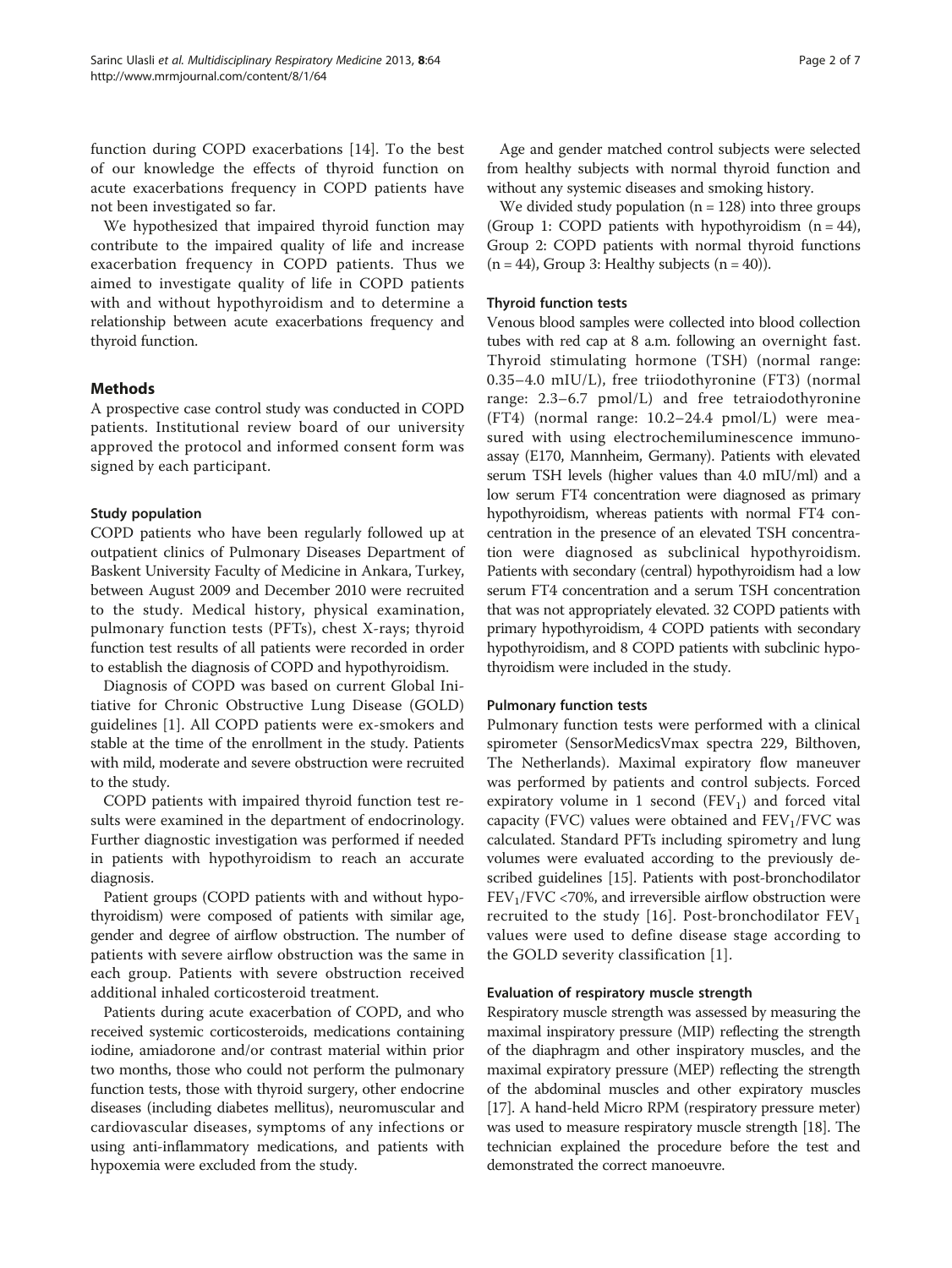#### Quality of life measurement

The SF-36 questionnaire was used to evaluate quality of life (QOL). This questionnaire has been previously validated for COPD patients [\[19,20\]](#page-6-0). The subjects' daily routine activities, social life and exercise performance were determined based on 36 questions of this item. Main eight domains as physical function, social function, physical and emotional role limitation, mental health, pain, vitality, and general health perception were found. A computer algorithm was used to score the responses to the SF-36 [\[21\]](#page-6-0).

#### Acute exacerbation frequency

Diagnosis of an exacerbation relies on clinical presentation of the patient complaining of worsening symptoms (dyspnea, cough or sputum production) and leading to an increase in the use of maintenance medications and/or supplementation with additional medications that is beyond normal day to day variations [\[1\]](#page-5-0). All patients were followed up for one year after the enrollment to the study and number of exacerbations was recorded. The data regarding the exacerbation frequency were collected via regular outpatient visits every 3 months, hospitalizations, emergency room admissions and telephone calls on a thorough review of patient's symptoms.

### Statistical analysis

The statistical analyses of our study were performed using SPSS statistical software version 20.0. The variables were investigated using visual (histograms, probability plots) and analytical methods (Kolmogorov Smirnov test) to determine the normality of distributions. The results were expressed as mean ± standard deviation and median value (min-max range). ANOVA was used to compare parameters with normal distribution among study groups (group 1, 2, and 3). Levene's test was used to assess homogeneity of variances. P less than 0.05 was accepted as significance level. When an overall significance was observed pairwise post hoc tests were performed using Tukey's test for homogenous variances and Tamhane's T2 test for heterogenous variances. For continuos variables without normal distribution Mann–Whitney  $U$  test was used for the comparison of the two groups (patients with and without hypothyroidism), whereas Kruskal-Wallis test for the comparison of parameters among 3 groups. T- test was used for the comparison of parameters with normal distribution between 2 groups. The parameters affecting acute exacerbation frequency were investigated using Pearson and Spearman correlation analysis. Fisher's exact test was used to compare disease stages in two groups.

A multiple linear regression model was used to identify independent predictors of acute exacerbation frequency. The model fit was assessed using appropriate residual and goodness of fit statistics.

### Results

Demographic data and pulmonary function test results of our study population are demonstrated in Table [1](#page-3-0). Age, body mass index (BMI), height and weight were not different among study groups. Post hoc analysis showed that MEP values were significantly different between group 1 and 2, and group 2 and 3 ( $p = 0.006$ ;  $p = 0.018$  respectively). Cigarette pack/year, FEV<sub>1</sub>/FVC, FVC (liter and %), and FEF $\%$ <sub>25–75</sub> were significantly different among the three groups (Table [1](#page-3-0)) (group 1 vs 2, group 1 vs 3, group 2 vs 3).

We also compared pulmonary function test results of group 1 and 2 and did not find statistically significant difference in terms of  $FEV_1$  (L and %) (p = 0.637, p = 0.339, respectively).

FVC (litre),  $FEV_1/FVC$ ,  $FEF\%_{25-75}$  (litre/sec) were significantly different between group 1 and 2 ( $p = 0.041$ ,  $p = 0.001$ ,  $p = 0.009$ , respectively). We found a significant difference in MEP values between group 1 and 2  $(p = 0.006)$ , but not in MIP values  $(p = 0.77)$ . TSH values were significantly different between group 1 and  $2 (p = 0.04)$  (Table [2\)](#page-4-0). Disease stage of patients in group 1 and 2 was not different ( $p = 0.169$ ) (Table [3](#page-4-0)).

SF 36 scores in group 1 and 2 were significantly lower than in control group (Table [1](#page-3-0)). There were no significant differences between Group 1 and 2 in terms of SF 36 scores (Tables [1,](#page-3-0) [2](#page-4-0)). We found positive significant correlations between  $FEV_1$  (L) and scores of SF-36 domains (FEV<sub>1</sub> with physical activity  $p < 0.0001$ ,  $r = 0.582$ ; FEV<sub>1</sub> with physical role limitation  $p < 0.0001$ ,  $r = 0.488$ ;  $FEV<sub>1</sub>$ with general health  $p < 0.0001$  r = 0.534; FEV<sub>1</sub> with vitality  $p < 0.0001$  r = 0.434;  $FEV_1$  with social functioning  $p <$ 0.0001,  $r = 0.534$ ;  $FEV_1$  with emotional role limitation  $p = 0.001$  r = 0.412; FEV<sub>1</sub> with mental health  $p = 0.001$ ,  $r = 0.398$ ).

Acute exacerbation frequency of group 1 was significantly higher than that of group 2  $(1.5 \pm 0.85$  and  $0.86 \pm 0.83$ respectively;  $p = 0.017$ ) (Table [2\)](#page-4-0).

When we evaluated the relationships between TSH values and demographic data and SF 36 domains, we found significant relationships between TSH and BMI and mental health ( $p = 0.033$ ,  $r = -0.323$ ;  $p = 0.037$ ,  $r = -0.315$ ; respectively). There were no significant correlations between TSH and MIP, MEP,  $FEV_1$  L and FVC L (p = 0.146,  $r = -0.228$ ;  $p = 0.117$ ,  $r = -0.246$ ;  $p = 0.906$ ,  $r = -0.018$ ;  $p = 0.405$ ,  $r = -0.129$ ; respectively).

Acute exacerbation frequency was not correlated with MIP and MEP values ( $p = 0.51$ ,  $r = -0.103$ ;  $p = 0.167$ , r =  $-0.214$  respectively). FVC L, FVC%, FEV<sub>1</sub> L, FEV<sub>1</sub>% were negatively correlated with exacerbation frequency  $(p = 0.008, r = -0.391; p = 0.002, r = -0.448; p = 0.01,$  $r = 0.380$ ;  $p = 0.042$ ,  $r = -0.304$  respectively).

A positive significant relationship between acute exacerbation frequency and TSH values was found (p < 0.0001;  $r = 0.82$ ) (Figure [1\)](#page-4-0). Multiple linear regression model was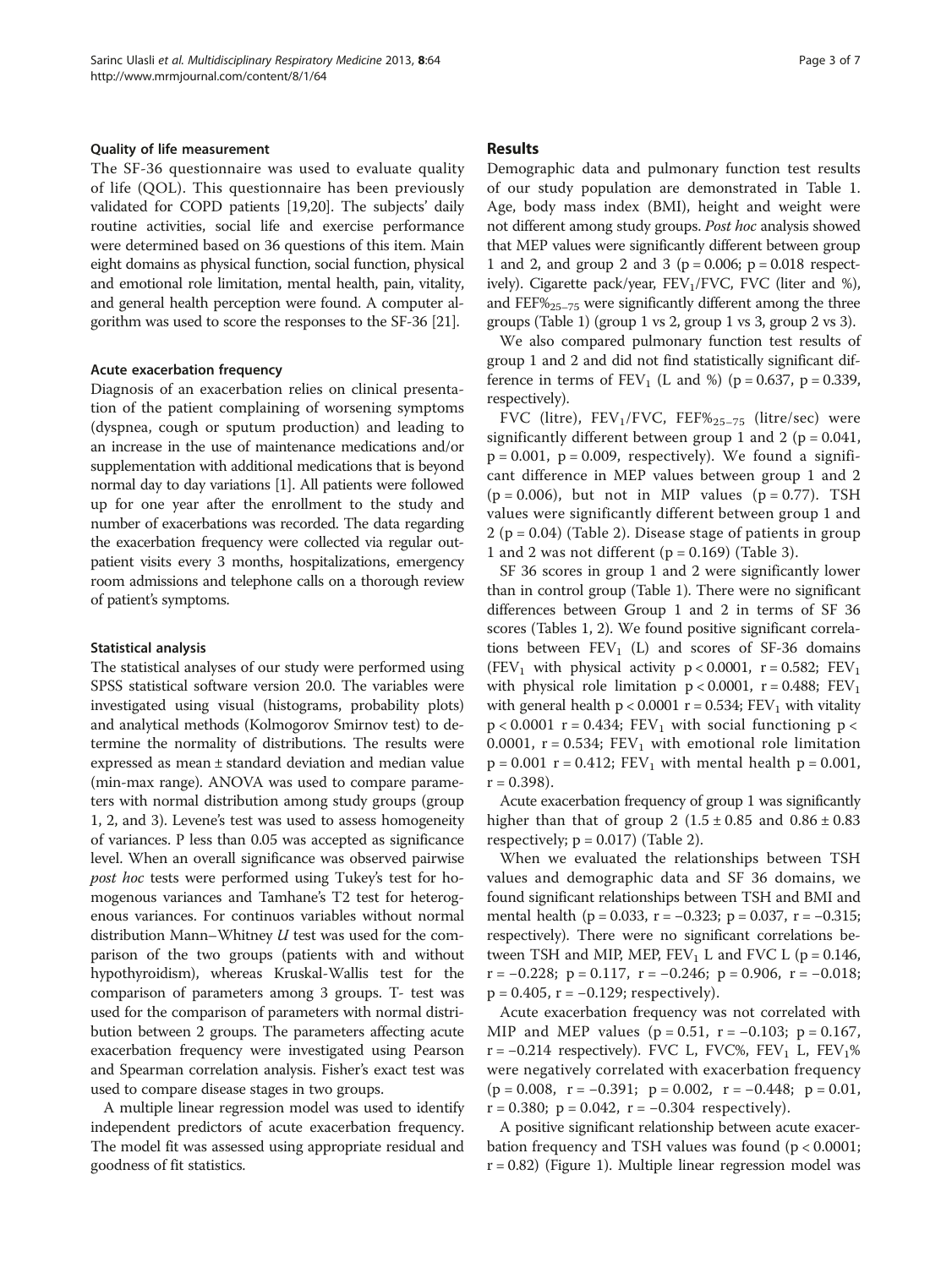| <b>PARAMETERS</b>          | COPD + Hypothyroidism          | <b>COPD</b>                    | <b>CONTROL</b>                  | P            |
|----------------------------|--------------------------------|--------------------------------|---------------------------------|--------------|
|                            | Group 1                        | Group 2                        | Group 3                         |              |
|                            | $(n = 44)$                     | $(n = 44)$                     | $(n = 40)$                      |              |
| Age (years)                | $64.1 \pm 7.1$                 | $66.5 \pm 6$                   | $64.7 \pm 3.4$                  | 0.26         |
| Gender (F/M)               | 22/22                          | 22/22                          | 20/20                           | $\mathbf{1}$ |
| Height (cm)                | $162.7 \pm 7.2$                | $166.2 \pm 7.3$                | $167 \pm 8.4$                   | 0.11         |
| Weight (kg)                | $78.7 \pm 15.8$                | $76.1 \pm 17.1$                | $78.5 \pm 12.2$                 | 0.9          |
| BMI (kg/m <sup>2</sup> )   | $29.73 \pm 5.74$               | $27.43 \pm 5.35$               | $27.88 \pm 3.98$                | 0.296        |
| Cigarette pack/year        | $37.6 \pm 22.6$ <sup>a,b</sup> | $54.2 \pm 26.7$ <sup>a,c</sup> | 0 <sub>pc</sub>                 | $<$ 0.0001   |
| FEV <sub>1</sub> /FVC      | $67.2 \pm 11.1^{a,b}$          | 53.2 $\pm$ 15.6 <sup>a,c</sup> | 79.5 $\pm$ 5.2 <sup>b,c</sup>   | $<$ 0.0001   |
| $FEV_1(L)$                 | $2.1 \pm 0.7^{\rm a}$          | $2.01 \pm 0.53^{\text{b}}$     | $3.6 \pm 0.58$ <sup>a,b</sup>   | < 0.0001     |
| $FEV_1(\%)$                | $83.1 \pm 22.2^{\text{a}}$     | $77.5 \pm 16.2^{\rm b}$        | $116.9 \pm 17.5$ <sup>a,b</sup> | < 0.0001     |
| FVC (L)                    | $3.1 \pm 0.9^{a,b}$            | $3.67 \pm 0.9^{\rm a.c}$       | $4.6 \pm 0.8$ b,c               | < 0.0001     |
| FVC (%)                    | $100.1 \pm 19.2^{\text{a}}$    | $108.9 \pm 21^{\rm b}$         | $121.8 \pm 19.6$ <sup>a,b</sup> | 0.003        |
| FEF <sub>25-75</sub> (%)   | $47.5 \pm 27.4$ <sup>a,b</sup> | $29.6 \pm 12.3$ <sup>a,c</sup> | $95.1 \pm 21.9$ b,c             | < 0.0001     |
| TLC (%)                    | $107.2 \pm 19.5$               | $105.3 \pm 19$                 | $113.9 \pm 15.9$                | 0.22         |
| TLC(L)                     | $5.9 \pm 1.4$                  | $6.5 \pm 1.5$                  | $6.55 \pm 1.03$                 | 0.32         |
| $MIP$ (cmH <sub>2</sub> O) | $69.6 \pm 30.7$                | $67.3 \pm 17.5$                | $74.05 \pm 24.3$                | 0.673        |
| MEP (cmH <sub>2</sub> O)   | $25.6 \pm 9.1^{a,b}$           | $34.9 \pm 11.5$ <sup>a,c</sup> | $26.7 \pm 6.4^{\rm b,c}$        | 0.004        |
| General health             | 35 $(0-80)$ <sup>a</sup>       | 45 $(10-70)^{b}$               | 69.5 $(40-82)^{a,b}$            | $<$ 0.0001   |
| Physical functioning       | 52.5 (0-100) $a$               | 62.5 (25-95) <b>b</b>          | 90 (50-100) $a,b$               | < 0.0001     |
| Physical Role limitation   | $25(0-100)$ <sup>a</sup>       | 25 (0-100) $b$                 | $100(50-100)^{a,b}$             | < 0.0001     |
| Emotional Role limitation  | 33 (0-100) $^a$                | 33 (0-100) $b$                 | $66.6(0-100)$ a,b               | $<$ 0.0001   |
| Social functioning         | 50 $(13-100)$ <sup>a</sup>     | 56 (0-100) <b>b</b>            | 87.5(38100) <sup>a,b</sup>      | < 0.0001     |
| Pain                       | 60 $(0-100)$ <sup>a</sup>      | 85 (20-100) $b$                | $100(40 - 100)^{a,b}$           | 0.029        |
| Vitality                   | 52.5 (10-85) <sup>a</sup>      | 57.5 (20-92) b                 | 80.5(45100) <sup>a,b</sup>      | 0.001        |

<span id="page-3-0"></span>Table 1 Demographic data, pulmonary function test and SF-36 results of the study population

Data are expressed as mean ± SD for parameters with normal distribution and median for parameters with skewed distribution (range min-max).

Where P is significant, values within a row with the same superscript letter are significantly different.

BMI, Body mass index; COPD, Chronic obstructive pulmonary disease; F/M, Female/Male; FEF<sub>25-75</sub>%, Forced expiratory flow at 25-75%; FEV<sub>1</sub>, Forced expiratory volume at 1 second; FVC, Forced vital capacity; MEP, Maximal expiratory pressure; MIP, Maximal inspiratory pressure; SF-36, Short form-36; TLC, Total lung capacity.

Mental health 52.5 (12–80) **a** 52.5 (12–80) **b** 58 (15–90) **b** 72 (50–95) a,**b** <**0.0001** 

used to determine the contributing factors to exacerbation frequency. Only TSH was found to be significantly associated with acute exacerbation frequency (p < 0.0001) (Table [4](#page-4-0)).

## **Discussion**

To our knowledge, the present study is the first one investigating quality of life and exacerbation frequency in COPD patients with and without hypothyroidism and the relationships between thyroid functions and exacerbation frequency in COPD patients.

Dyspnea, exercise limitation, depressed psychological mood, comorbidities and exacerbations are main factors affecting quality of life in COPD patients [[22\]](#page-6-0). Increased perception of dyspnea decreases physical activity and dyspnea aggravates during limited physical activities so as a vicious cycle is formed. Evaluation of quality of life in COPD patients with SF-36 questionnaire is an easy and helpful method already demonstrated in previous studies [\[23,24\]](#page-6-0). We determined significantly decreased scores of SF-36 domains in COPD patients with and without hypothydroidism than in control subjects and  $FEV<sub>1</sub>$  values were significantly correlated with SF-36 scores in accordance with the previous studies [\[25,26\]](#page-6-0).

In a recent population based study thyroid hormone status and health related quality of life were investigated and scores of subjects with suppressed TSH values or markedly elevated TSH values were not significantly lower than those of subjects with normal or mildly elevated TSH values [[27](#page-6-0)]. However, to our knowledge, up until our study the quality of life in COPD patients with and without hypothyroidism has not been evaluated. In the present study SF-36 scores of COPD patients with and without hypothyroidism did not differ significantly. Therefore we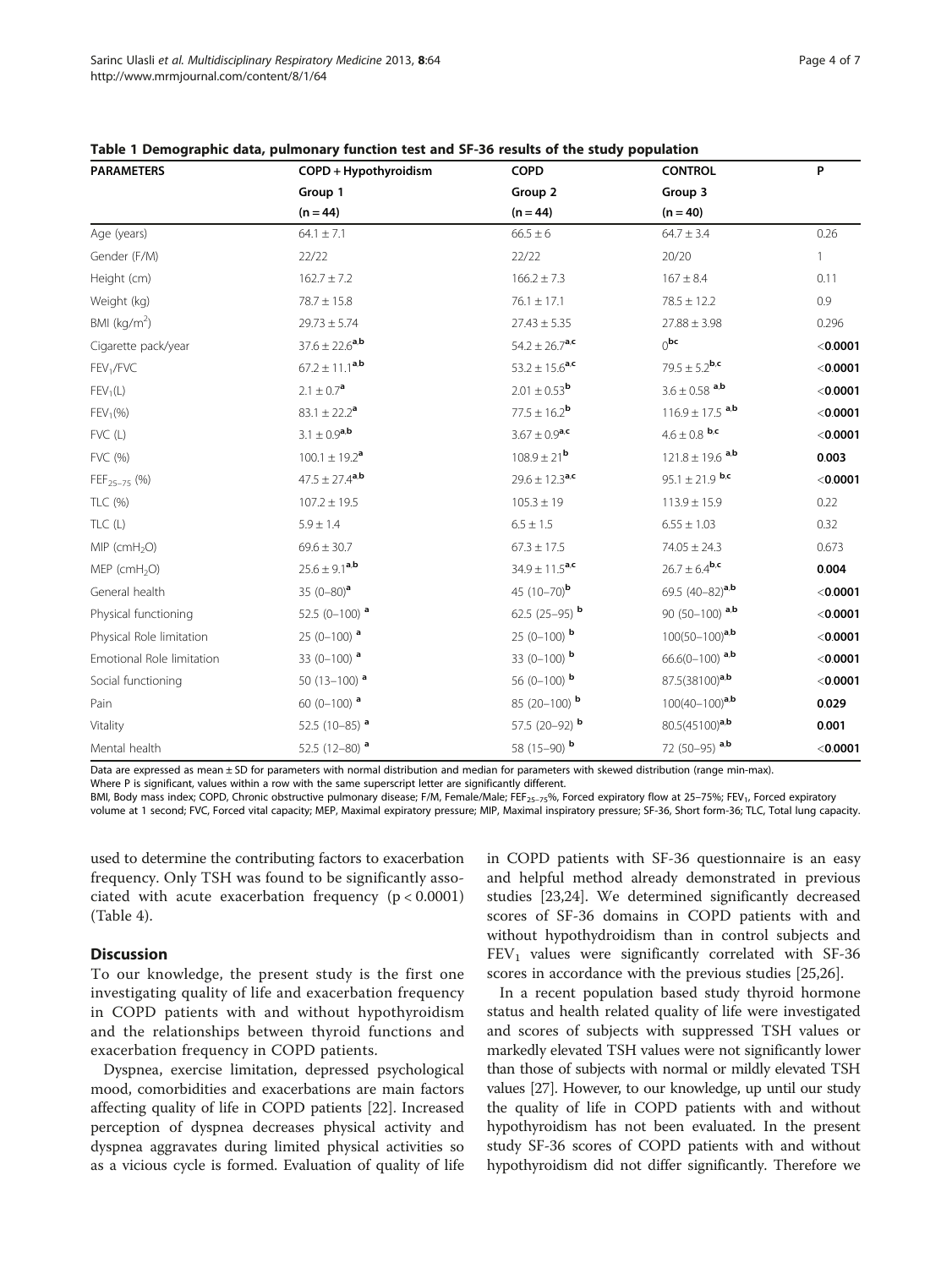<span id="page-4-0"></span>

| Table 2 Pulmonary function tests, muscle strength, |
|----------------------------------------------------|
| thyroid function tests, SF-36 results and acute    |
| exacerbation frequency of COPD patients with and   |
| without hypothyroidism (Group 1 and 2)             |

| <b>PARAMETERS</b>                        | COPD + Hypothyroidism | <b>COPD</b>      | P     |
|------------------------------------------|-----------------------|------------------|-------|
|                                          | Group 1               | Group 2          |       |
|                                          | $(n = 44)$            | $(n = 44)$       |       |
| FEV <sub>1</sub> /FVC                    | $67.2 \pm 11.1$       | $53.2 \pm 15.6$  | 0.001 |
| $FEV_1(L)$                               | $2.1 \pm 0.7$         | $2.01 \pm 0.53$  | 0.637 |
| $FEV_1(\%)$                              | $83.1 \pm 22.2$       | $77.5 \pm 16.2$  | 0.339 |
| $FVC$ (L)                                | $3.1 \pm 0.9$         | $3.67 \pm 0.9$   | 0.041 |
| FVC (%)                                  | $100.1 \pm 19.2$      | $108.9 \pm 21$   | 0.15  |
| FEF <sub>25-75</sub> (%)                 | $47.5 \pm 27.4$       | $29.6 \pm 12.3$  | 0.009 |
| TLC (%)                                  | $107.2 \pm 19.5$      | $105.3 \pm 19$   | 0.76  |
| TLC(L)                                   | $5.9 \pm 1.4$         | $6.5 \pm 1.5$    | 0.306 |
| $MIP$ (cmH <sub>2</sub> O)               | $69.6 \pm 30.7$       | $67.3 \pm 17.5$  | 0.77  |
| $MEP$ (cmH <sub>2</sub> O)               | $25.6 \pm 9.1$        | $34.9 \pm 11.5$  | 0.006 |
| TSH (mIU/mL)                             | $4.3(0.1 - 16.8)$     | $0.8(0.3 - 3.6)$ | 0.04  |
| FT4 (pmol/L)                             | $2.15 \pm 3.27$       | $2.36 \pm 3.56$  | 0.87  |
| FT3 (pmol/L)                             | $2.37 \pm 0.77$       | $2.73 \pm 0.84$  | 0.27  |
| Acute exacerbation<br>frequency (/years) | $1.5 \pm 0.85$        | $0.86 \pm 0.83$  | 0.017 |
| General health                           | $35(0-80)$            | 45 (10-70)       | 0.383 |
| Physical functioning                     | $52.5(0-100)$         | $62.5(25-95)$    | 0.391 |
| Physical role limitation                 | $25(0-100)$           | $25(0-100)$      | 0.637 |
| Emotional role<br>limitation             | $33(0 - 100)$         | $33(0 - 100)$    | 0.608 |
| Social functioning                       | $50(13 - 100)$        | $56(0-100)$      | 0.972 |
| Pain                                     | $60(0-100)$           | 85 (20-100)      | 0.179 |
| Vitality                                 | 52.5 (10-85)          | 57.5 (20-92)     | 0.548 |
| Mental health                            | 52.5 (12-80)          | 58 (15-90)       | 0.249 |

Data are expressed as mean  $\pm$  SD for parameters with normal distribution and median for parameters with skewed distribution (range min-max). COPD, Chronic obstructive pulmonary disease;  $FEF_{25-75}$ %, Forced expiratory flow at 25-75%; FEV<sub>1</sub>, Forced expiratory volume at 1 second; FT3, Free triiodothyronine; FT4, Free tetraiodothyronine; FVC, Forced vital capacity; MEP, Maximal expiratory pressure; MIP, Maximal inspiratory pressure; SF-36, Short form-36; TSH, Thyroid stimulating hormone.

| Table 3 Comparison of group 1 and 2 in terms of disease |  |  |  |  |
|---------------------------------------------------------|--|--|--|--|
| severity                                                |  |  |  |  |

| Disease stage | COPD + Hypothyroidism | <b>COPD</b> |       |
|---------------|-----------------------|-------------|-------|
|               | Group 1               | Group 2     |       |
|               | $(n = 44)$            | $(n = 44)$  |       |
| STAGE 1       | 30                    | 22          | 0.169 |
| STAGE 2       | 10                    | 18          |       |
| STAGE 3       |                       | 4           |       |

COPD, Chronic obstructive pulmonary disease.



can conclude that hypothyroidism is not a factor affecting quality of life in COPD patients. This result should be addressed in the future prospective investigations with larger sample size of COPD patients.

In several diseases, the evaluation of respiratory muscle strength is very useful. It is known that a reduction of MIP and MEP has been associated with several neuromuscular diseases, but it is also possible to detect decreased values of MIP and MEP in COPD patients [[28](#page-6-0)]. Malnutrition, muscular atrophy, steroid-induced myopathy, pulmonary hyperinflation and reduced blood flow to the respiratory muscles are contributing factors to respiratory muscle weakness in COPD patients [\[29-31\]](#page-6-0). Diaphragmatic dysfunction in hypothyroidism, and inverse relationship between TSH and inspiratory and expiratory muscles' length have been previouslyreported [\[7-9](#page-5-0)]. In the present study MEP values were significantly lower in patients with hypothyroidism than in those without it. This result confirms the adverse effects of hypothyroidism on expiratory muscles. However we did not find a significant difference

Table 4 Multiple linear regression model for exacerbation frequency

| Multiple linear regression model for exacerbation<br>frequency by TSH, $FEV_1$ (L and %) and FVC (L and %) |                                    |       |          |          |  |
|------------------------------------------------------------------------------------------------------------|------------------------------------|-------|----------|----------|--|
|                                                                                                            | Coefficient B value Standard error |       | t        | P        |  |
| Constant                                                                                                   | 0.611                              | 151   | 0.403    | 0.689    |  |
| TSH levels                                                                                                 | 0.918                              | 0.102 | 9.02     | < 0.0001 |  |
| $FEV_1(L)$                                                                                                 | $-3.402$                           | 274   | $-1.23$  | 0.223    |  |
| FEV <sub>1</sub> (% )                                                                                      | 0.099                              | 0.076 | 1.303    | 0.201    |  |
| $FVC$ (L)                                                                                                  | 1.39                               | 1.59  | 0.874    | 0.388    |  |
| FVC (%)                                                                                                    | $-0.061$                           | 0.056 | $-1.089$ | 0.283    |  |

COPD, Chronic obstructive pulmonary disease; FEV<sub>1</sub>: Forced expiratory volume at 1 second; FVC, Forced vital capacity; TSH, Thyroid stimulating hormone.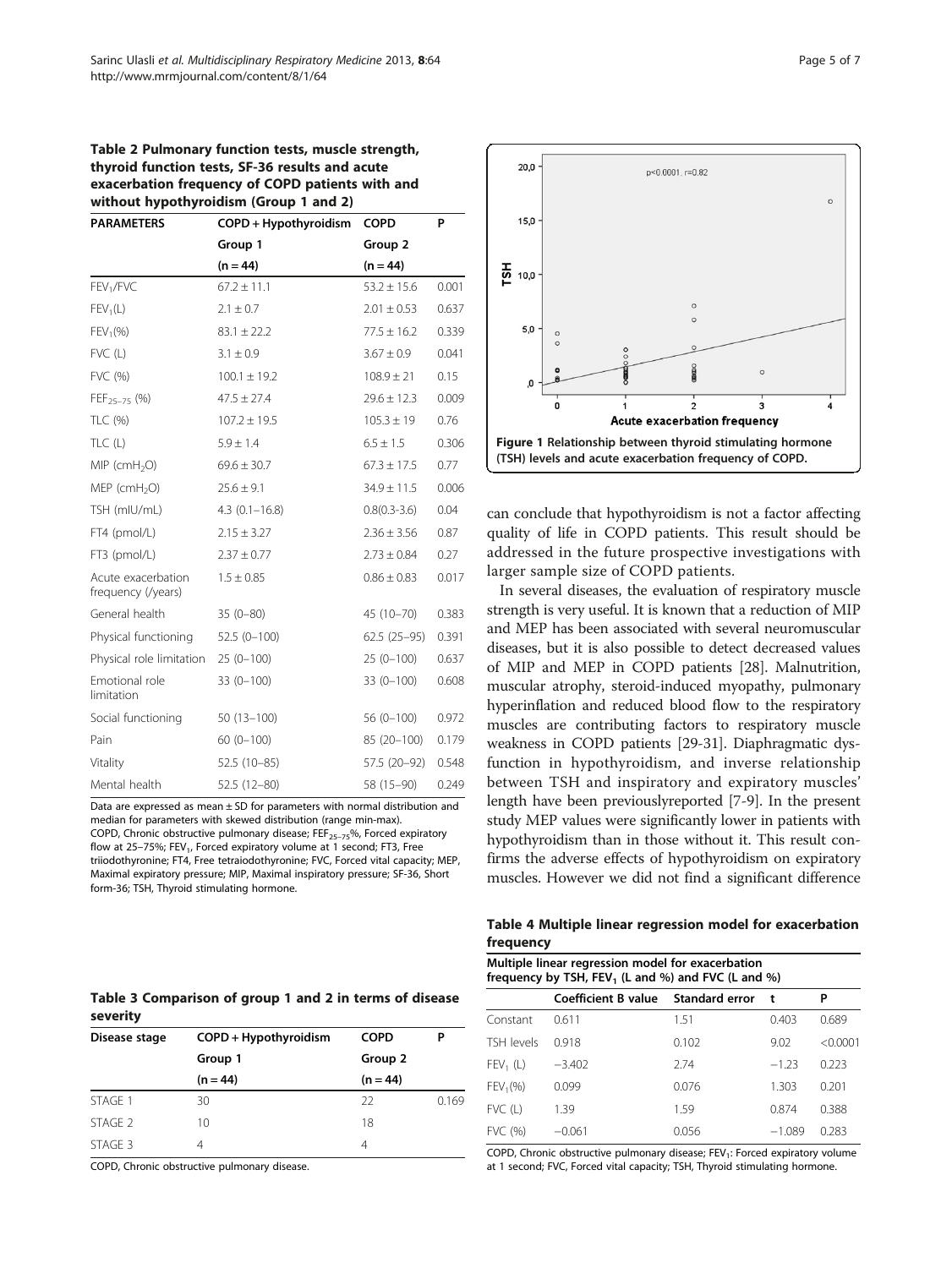<span id="page-5-0"></span>in MIP values between patients with and without hypothyroidism and no significant correlation between MIP and MEP values and thyroid function. These results might be due to the characteristics of our study population as we did not include patients with very severe COPD, with hypoxemia and neuromuscular disorders, or those who have received systemic corticosteroids. Besides, similar  $FEV<sub>1</sub>$ values and disease stages of COPD patients with and without hypothyroidism may affect these outcomes.

Exacerbations of COPD are important events in the course of disease as exacerbations negatively affect quality of life, accelerate the decline of pulmonary function, and are associated with higher socioeconomic costs and mortality [1[,32](#page-6-0)]. Development of strategies to prevent exacerbations is an important goal in COPD. In the present study we determined that exacerbation frequency in COPD patients with hypothyroidism was significantly higher than in COPD patients without hypothyroidism and we detected a significant relationship between TSH values and frequency of acute exacerbations. Moreover, we strengthened our hypothesis with linear regression analysis, because we found that the only significant determinant of exacerbation frequency was serum TSH levels in our study population.

## Limitations

The limitation of our study was failure to convince higher number of patients to participate in the study. Further studies with larger sample sizes are needed to confirm and explore the findings of the present study.

## Conclusions

In conclusion, our preliminary study demonstrates a significant relationship between TSH levels and COPD exacerbation frequency which suggests that the detection of impairment in thyroid function can decrease exacerbation number and improve quality of life in COPD patients.

## Availability of supporting data

The data set supporting the results of the present study is present within the article.

#### Competing interest

The authors declare that they have no competing interests.

#### Authors' contributions

SSU designed the study, conducted the study, collected and analyzed data, and prepared the manuscript. SSB helped in analysis of data and prepared the manuscript. ZEO and BAO helped in the conduction of the study and collection of data. GU helped in the conduction of the study, and preparation of the manuscript. All authors read and approved the final manuscript.

#### Authors' information

SSU: M.D., Assistant Professor in Afyon Kocatepe University, Medical Faculty, Department of Pulmonary Diseases, Afyon, Turkey. SSB: M.D., Associate Professor, in Baskent University, Medical Faculty, Department of Pulmonary Diseases, Ankara, Turkey.

ZEO: M.D., Physician, in Baskent University, Medical Faculty, Department of Pulmonary Diseases, Ankara, Turkey.

BAO: M.D., Physician, in Ankara Ataturk Chest Diseases and Chest Surgery Training and Research Hospital, Ankara, Turkey.

GU: M.D., Professor, in Baskent University, Medical Faculty, Department of Pulmonary Diseases, Ankara, Turkey.

#### Acknowledgments

The authors would like to thank Elif Erdem for her technical assistance.

#### Author details

<sup>1</sup>Medical Faculty, Department of Pulmonary Diseases, Afyon Kocatepe University, Afyon, Turkey. <sup>2</sup>Medical Faculty, Department of Pulmonary Diseases, Baskent University, Ankara, Turkey. <sup>3</sup>Ankara Ataturk Chest Diseases and Chest Surgery Training and Research Hospital, Ankara, Turkey.

#### Received: 7 May 2013 Accepted: 12 July 2013 Published: 1 October 2013

#### References

- 1. Global strategy for the diagnosis, management and prevention of chronic obstructive pulmonary disease: (GOLD, updated 2013). Available at: [http://www.goldcopd.org.](http://www.goldcopd.org)
- 2. Fumagalli G, Fabiani F, Forte S, Napolitano M, Marinelli P, Palange P, Pentassuglia A, Carlone S, Sanguinetti CM: INDACO project: a pilot study on incidence of comorbidities in COPD patients referred to pneumology units. Multidiscip Resp Med 2013, 8:28.
- 3. Vanfleteren LE, Spruit MA, Groenen M, Gaffron S, vanEmpel VP, Bruijnzeel PL, Rutten EP, Roodt J, Wouters EF, Franssen FM: Clusters of comorbidities based on validated objective measurements and systemic inflammation in patients with chronic obstructive pulmonary disease. Am J Respir Crit Care Med 2013, 187(7):728–735.
- 4. Thomsen M, Dahl M, Lange P, Vestbo J, Nordestgaard BG: Inflammatory biomarkers and comorbidities in chronic obstructive pulmonary disease. Am J Respir Crit Care Med 2012, 186(10):982–988.
- 5. Verleden GM, Demedts MG, Westhovens R, Thomeer M: Pulmonary manifestations of systemic diseases. EurRespir Monogr 2006, 34:234–252.
- 6. Zwillich CW, Pierson DJ, Hofeldt FD, Lufkin EG, Weil JV: Ventilatory control in myxedema and hypothyroidism. N Engl J Med 1975, 292:662-665.
- 7. Saaresranta T, Polo O: Hormones and breathing. Chest 2002, 122:2165–2182.
- 8. Siafakas NM, Salesiotou V, Filaditaki V, Tzanakis N, Thalassinos N, Bouros D: Respiratory muscle strength in hypothyroidism. Chest 1992, 102:189–194.
- 9. Datta D, Scalise P: Hypothyroidism and failure to wean in patients receiving prolonged mechanical ventilation at a regional weaning center. Chest 2004, 126:1307–1312.
- 10. Laghi F, Tobin MJ: Disorders of the respiratory muscles. Am J Respir Crit Care Med 2003, 168:10–48.
- 11. Creutzberg EC, Casaburi R: Endocrinological disturbances in chronic obstructive pulmonary disease. Eur Respir J 2003, 22:76–80.
- 12. Gow SM, Seth J, Beckett GJ, Douglas G: Thyroid function and endocrine abnormalities in elderly patients with severe chronic obstructive pulmonary disease. Thorax 1987, 42:520–525.
- 13. Dimopoulou I, Ilias I, Mastorakos G, Mantzos E, Roussos C, Koutras DA: Effects of severity of chronic obstructive pulmonary disease on thyroid function. Metabolism 2001, 50:1397–1401.
- 14. Soyyigit S, Curgunlu A, Tufekci IB, Tutluoglu B: The incidence of sick euthyroid syndrome in acute exacerbation of COPD. Solunum 2004, 6:14–17.
- 15. Pellegrino R, Viegi G, Brusasco V, Crapo RO, Burgos F, Casaburi R, Coates A, van der Grinten CP, Gustafsson P, Hankinson J, Jensen R, Johnson DC, MacIntyre N, McKay R, Miller MR, Navajas D, Pedersen OF, Wanger J: Interpretative strategies for lung function tests. Eur Respir J 2005, 26(5):948–968.
- 16. Miller MR, Hankinson J, Brusasco V, Burgos F, Casaburi R, Coates A, Crapo R, Enright P, van der Grinten CP, Gustafsson P, Jensen R, Johnson DC, MacIntyre N, McKay R, Navajas D, Pedersen OF, Pellegrino R, Viegi G, Wanger J, ATS/ERS Task Force: Standardisation of spirometry. Eur Respir J 2005, 26(2):319–338.
- 17. American Thoracic Society/European Respiratory Society: ATS/ERS Statement on respiratory muscle testing. Am J Respir Crit Care Med 2002, 166(4):518–624. 15.